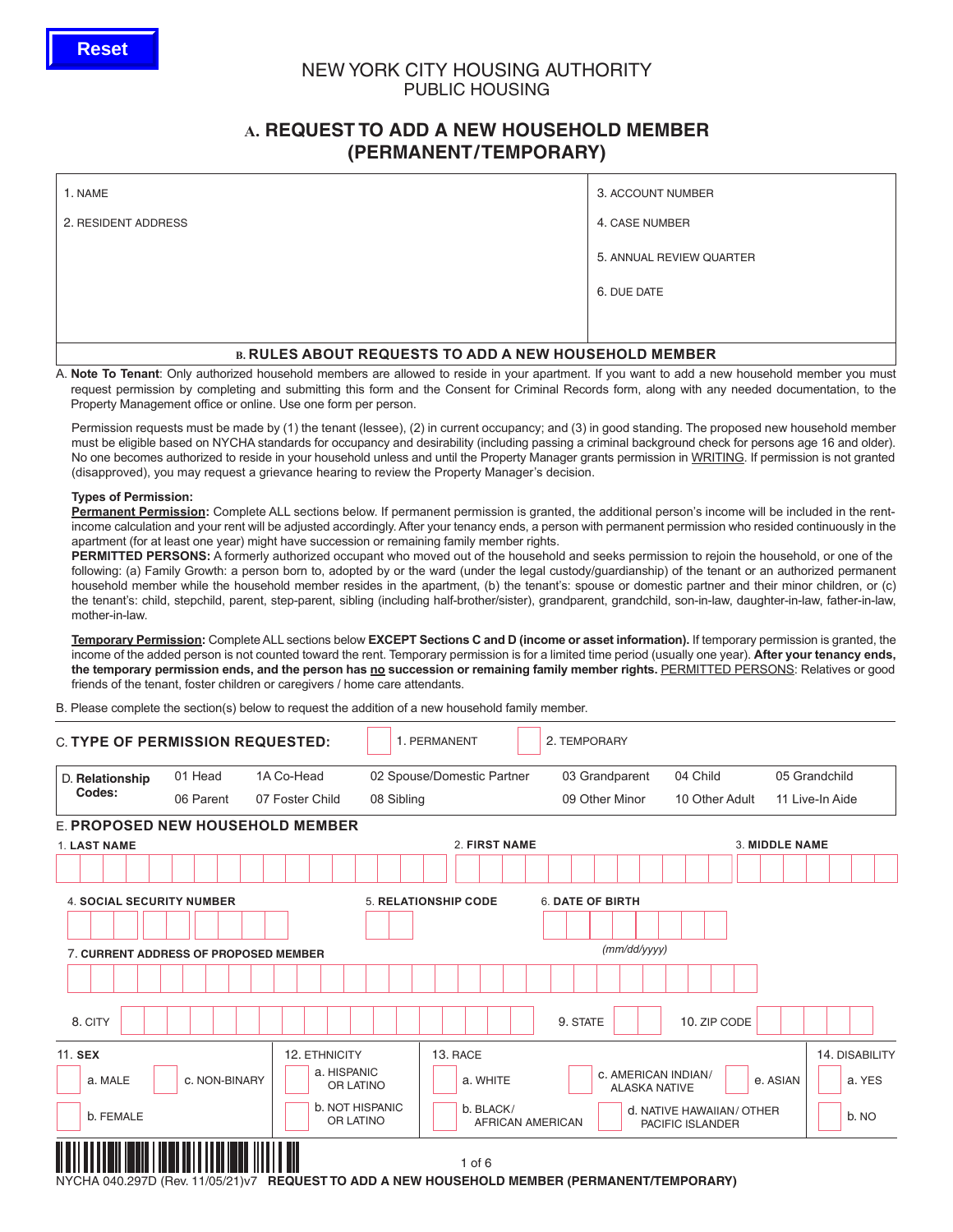## 15. INDICATE YOUR CITIZENSHIP STATUS:

| If you have not already done so and if you are a Non-Citizen that has eligible immigration status, you must submit documentation to<br>prove that status with this Affidavit.                                                                |
|----------------------------------------------------------------------------------------------------------------------------------------------------------------------------------------------------------------------------------------------|
| C. NON-CITIZEN WITH ELIGIBLE STATUS<br>b. INELIGIBLE<br>PLEASE PROVIDE ALIEN<br>a. U.S. CITIZEN<br>NON-CITZEN<br>REGISTRATION # - OR - I-94 #.                                                                                               |
| <b>C. SEX OFFENDER REGISTRATION</b>                                                                                                                                                                                                          |
| $1.$ YES <sup>*</sup><br>A. HAVE YOU BEEN REQUIRED TO REGISTER AS A LIFETIME SEX OFFENDER IN ANY STATE?<br>2. NO                                                                                                                             |
| *B. IF YES, PLEASE PROVIDE THE NAME OF THE STATE<br>REQUIRING REGISTRATION. IF NO. SKIP THIS SECTION.                                                                                                                                        |
| <b>D. SELF-SUFFICIENCY PROGRAM</b>                                                                                                                                                                                                           |
| 1. ARE YOU EMPLOYED AND PARTICIPATING IN AN ECONOMIC<br>a. YES<br>b. NO<br>SELF-SUFFICIENCY OR OTHER JOB PROGRAM?                                                                                                                            |
| 2. IF 'YES', PLEASE PROVIDE PROGRAM NAME AND PROGRAM TYPE.                                                                                                                                                                                   |
| a. PROGRAM NAME                                                                                                                                                                                                                              |
| b. PROGRAM TYPE                                                                                                                                                                                                                              |
| E. ACCESS & FUNCTIONAL NEEDS STATUS (Proposed New Household Member / Not for Temporary Permission)                                                                                                                                           |
| * IF YES, PLEASE COMPLETE THE QUESTIONS BELOW.<br>1. YES $*$<br>A. DO YOU HAVE ACCESS AND/OR FUNCTIONAL NEED(S)?<br>2. NO                                                                                                                    |
| B. DOES ANYONE IN YOUR HOUSEHOLD REQUIRE A REASONABLE ACCOMMODATION(S)?<br>1. YES<br>2. NO                                                                                                                                                   |
| * IF MOBILITY IMPAIRED IS CHECKED, PLEASE SELECT THE APPLICABLE ITEM FROM A THROUGH F BELOW:<br>C. ACCESS AND/ OR FUNCTIONAL NEED(S)                                                                                                         |
| 1. MOBILITY *<br>a. MANUAL<br>b. ELECTRIC WHEEL-<br>c. HOYER<br>d. CANE/<br>e. BED-<br>f. OTHER<br>CHAIR/SCOOTER<br><b>BOUND</b><br>IMPAIRED:<br><b>WHEELCHAIR</b><br>LIFT<br><b>WALKER</b><br><b>MOBILITY DEVICE</b>                        |
| 4. MENTAL OR COGNITIVE<br>5. OTHER<br>2. VISION<br>3. HEARING<br><b>IMPAIRED</b><br><b>IMPAIRED</b><br><b>IMPAIRMENT</b><br><b>IMPAIRMENT</b>                                                                                                |
| 1. YES $*$<br>IF YES, CHECK ALL THAT APPLY<br>2. NO<br>D. DO YOU REQUIRE LIFE SUSTAINING EQUIPMENT?                                                                                                                                          |
| 4. MEDICAL VENTILATOR/<br>1. OXYGEN TANK/ OXYGEN<br>2. DIALYSIS<br>3. DEFIBRILLATOR<br>5. SUCTION/<br>CONCENTRATOR<br><b>EQUIPMENT</b><br><b>RESPIRATOR</b><br><b>ASPIRATION DEVICE</b>                                                      |
| 6. NEBULLIZER<br>7. APNEA MONITOR/<br>9. OTHER<br>8. ARTIFICIAL NUTRITION<br><b>CPAP MASK</b><br>AND HYDRATION DEVICE                                                                                                                        |
| E. DO YOU HAVE A SERVICE OR ASSISTANCE ANIMAL IN YOUR APARTMENT?                                                                                                                                                                             |
| 1. YES<br>2. NO<br><b>F. OPTIONAL QUESTIONS</b>                                                                                                                                                                                              |
| If this household member needs assistance in the event of an emergency, it is advisable to answer the following questions:<br>1. IF MEDICAL OR LIFE SUSTAINING EQUIPMENT IS USED, DOES THE EQUIPMENT REQUIRE ELECTRICITY?<br>b. NO<br>a. YES |
| 2. DOES THE HOUSEHOLD MEMBER NEED ASSISTANCE LEAVING THE BUILDING IF THE ELEVATOR SERVICE IS OUT?<br>a. YES<br>b. NO                                                                                                                         |
| 3. DOES THE HOUSEHOLD MEMBER RECEIVE HOME BASED CARE?<br>a. YES<br>b. NO                                                                                                                                                                     |
| <b>F. EDUCATION</b>                                                                                                                                                                                                                          |
| A. DO YOU CURRENTLY ATTEND SCHOOL (COLLEGE, UNIVERSITY, OR VOCATIONAL TRAINING)?                                                                                                                                                             |
| You must provide a current enrollment letter from a school as proof of full-time or part-time student status with this Affidavit.                                                                                                            |
| 1. YES, FULL-TIME<br>2. YES, PART-TIME<br>4. START DATE:<br>3. NO                                                                                                                                                                            |
| (mm/dd/yyyy)<br>B. IF 'YES', PLEASE PROVIDE SCHOOL NAME AND SCHOOL ADDRESS.                                                                                                                                                                  |
| 1. SCHOOL NAME                                                                                                                                                                                                                               |
|                                                                                                                                                                                                                                              |
| 2. ADDRESS                                                                                                                                                                                                                                   |
| 4. STATE<br>5. ZIP CODE<br>3. CITY                                                                                                                                                                                                           |
|                                                                                                                                                                                                                                              |
| $2$ of 6<br>NIECTTO ADD A NEW HOUCEHOLD MEMBED (DEDMANENT/TEMBODADV)                                                                                                                                                                         |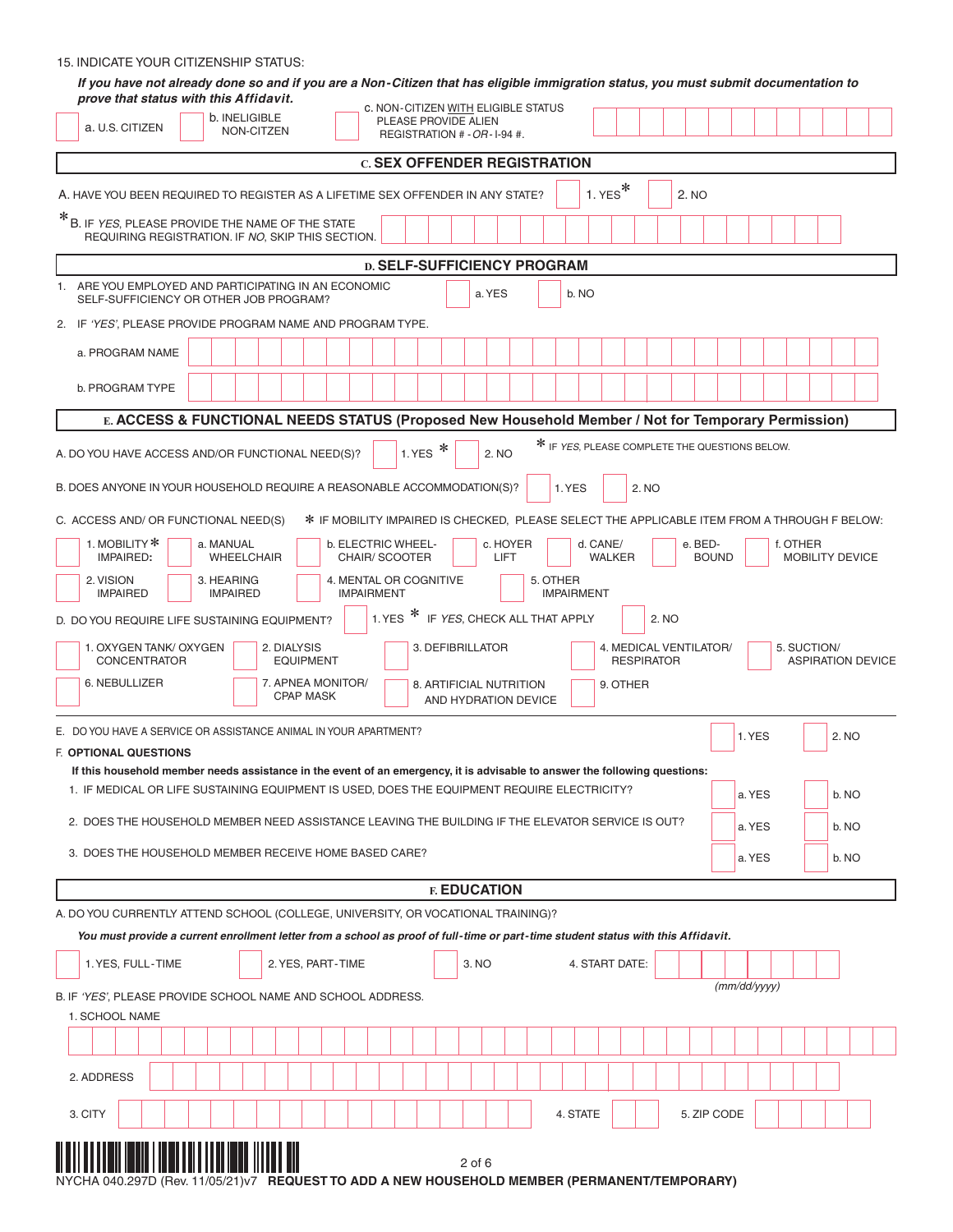| C. DO YOU ANTICIPATE BEING A STUDENT WITHIN THE NEXT TWELVE (12) MONTHS?                                                        | 3. NO<br>1. YES, FULL TIME<br>2. YES, PART TIME                                              |  |  |  |  |  |  |  |  |  |
|---------------------------------------------------------------------------------------------------------------------------------|----------------------------------------------------------------------------------------------|--|--|--|--|--|--|--|--|--|
| G. INCOME INFORMATION (Proposed New Household Member / Not for Temporary Permission)                                            |                                                                                              |  |  |  |  |  |  |  |  |  |
| 1. YES<br>2. NO (IF YOU CHECK 'NO', THIS FORM ACTS AS AN AFFIRMATION OF NON-INCOME)<br>A. DO YOU HAVE ANY INCOME?               |                                                                                              |  |  |  |  |  |  |  |  |  |
| B. If you have any source of income, regardless of your employment status, please indicate each income source separately below. |                                                                                              |  |  |  |  |  |  |  |  |  |
| 1. INCOME SOURCE #1 (PLEASE SELECT ONLY ONE INCOME SOURCE)                                                                      |                                                                                              |  |  |  |  |  |  |  |  |  |
| a. ADOPTION<br>i. PENSION<br>e. CONTRIBUTIONS                                                                                   | m. SUPPLEMENTAL<br>q. SOCIAL SECURITY<br>SURVIVOR'S BENEFIT<br><b>SECURITY INCOME</b>        |  |  |  |  |  |  |  |  |  |
| f. EMPLOYMENT<br>j. ANNUITY<br>b. FOSTER CARE<br>(WAGES)                                                                        | n. UNEMPLOYMENT<br>r. SOCIAL SECURITY<br><b>INSURANCE</b>                                    |  |  |  |  |  |  |  |  |  |
| k. PUBLIC<br>c. CHILD SUPPORT<br>g. MILITARY PAY<br><b>ASSISTANCE</b>                                                           | o. WORKER'S<br>s. SOCIAL SECURITY<br><b>COMPENSATION</b><br><b>DISABILITY</b>                |  |  |  |  |  |  |  |  |  |
| h. VETERAN'S AFFAIR<br>I. SELF-<br>d. ALIMONY<br><b>EMPLOYMENT</b><br>(VA) BENEFITS                                             | p. STATE SUPPLEMENTAL<br>t. SOCIAL SECURITY<br>PROGRAM/SSP<br><b>RETIREMENT</b>              |  |  |  |  |  |  |  |  |  |
| 2. START DATE<br>3. END DATE                                                                                                    | 4. TOTAL INCOME                                                                              |  |  |  |  |  |  |  |  |  |
| (mm/dd/yyyy)<br>(mm/dd/yyyy)                                                                                                    | \$                                                                                           |  |  |  |  |  |  |  |  |  |
| 5. PER (SPECIFY TIME PERIOD)                                                                                                    |                                                                                              |  |  |  |  |  |  |  |  |  |
| c. MONTHLY<br>d. SEMI-MONTHLY<br>b. BI-WEEKLY<br>a. WEEKLY                                                                      | e. ANNUALLY<br>f. SEASONALLY<br>g. INFREQUENTLY                                              |  |  |  |  |  |  |  |  |  |
| 6. NAME OF INCOME SOURCE #1                                                                                                     | 7. TELEPHONE NUMBER                                                                          |  |  |  |  |  |  |  |  |  |
|                                                                                                                                 |                                                                                              |  |  |  |  |  |  |  |  |  |
| 8. ADDRESS                                                                                                                      |                                                                                              |  |  |  |  |  |  |  |  |  |
| a. CITY                                                                                                                         | b. STATE<br>c. ZIP CODE                                                                      |  |  |  |  |  |  |  |  |  |
| If Seasonally or Infrequently is selected as a rate of pay, please complete questions 9 - 11.                                   |                                                                                              |  |  |  |  |  |  |  |  |  |
| 9. IS EVERY PAYMENT THE SAME AMOUNT (WITHIN \$100 DOLLARS)?*<br>1. YES                                                          | 2. NO                                                                                        |  |  |  |  |  |  |  |  |  |
| \$<br>\$<br>10. ENTER THE TYPICAL AMOUNT(S)<br>THAT YOU RECEIVE.                                                                | \$<br>\$                                                                                     |  |  |  |  |  |  |  |  |  |
| 11. IN THE NEXT YEAR, HOW MANY TIMES DO YOU EXPECT TO RECEIVE THIS PAYMENT?                                                     |                                                                                              |  |  |  |  |  |  |  |  |  |
| 1. INCOME SOURCE #2 (PLEASE SELECT ONLY ONE INCOME SOURCE)                                                                      |                                                                                              |  |  |  |  |  |  |  |  |  |
| a. ADOPTION<br>i. PENSION<br>e. CONTRIBUTIONS                                                                                   | m. SUPPLEMENTAL<br>q. SOCIAL SECURITY<br><b>SECURITY INCOME</b><br><b>SURVIVOR'S BENEFIT</b> |  |  |  |  |  |  |  |  |  |
| f. EMPLOYMENT<br>j. ANNUITY<br>b. FOSTER CARE<br>(WAGES)                                                                        | n. UNEMPLOYMENT<br>r. SOCIAL SECURITY<br><b>INSURANCE</b>                                    |  |  |  |  |  |  |  |  |  |
| k. PUBLIC<br>c. CHILD SUPPORT<br>g. MILITARY PAY<br><b>ASSISTANCE</b>                                                           | o. WORKER'S<br>s. SOCIAL SECURITY<br><b>COMPENSATION</b><br><b>DISABILITY</b>                |  |  |  |  |  |  |  |  |  |
| h. VETERAN'S AFFAIR<br>I. SELF-<br>d. ALIMONY<br>(VA) BENEFITS<br><b>EMPLOYMENT</b>                                             | t. SOCIAL SECURITY<br>p. STATE SUPPLEMENTAL<br>PROGRAM/SSP<br><b>RETIREMENT</b>              |  |  |  |  |  |  |  |  |  |
| 3. END DATE<br>2. START DATE                                                                                                    | 4. TOTAL INCOME                                                                              |  |  |  |  |  |  |  |  |  |
|                                                                                                                                 | \$                                                                                           |  |  |  |  |  |  |  |  |  |
| (mm/dd/yyyy)<br>(mm/dd/yyyy)<br>5. PER (SPECIFY TIME PERIOD)                                                                    |                                                                                              |  |  |  |  |  |  |  |  |  |
| b. BI-WEEKLY<br>d. SEMI-MONTHLY<br>a. WEEKLY<br>c. MONTHLY                                                                      | e. ANNUALLY<br>f. SEASONALLY<br>g. INFREQUENTLY                                              |  |  |  |  |  |  |  |  |  |
| 6. NAME OF INCOME SOURCE #2                                                                                                     | 7. TELEPHONE NUMBER                                                                          |  |  |  |  |  |  |  |  |  |
|                                                                                                                                 |                                                                                              |  |  |  |  |  |  |  |  |  |

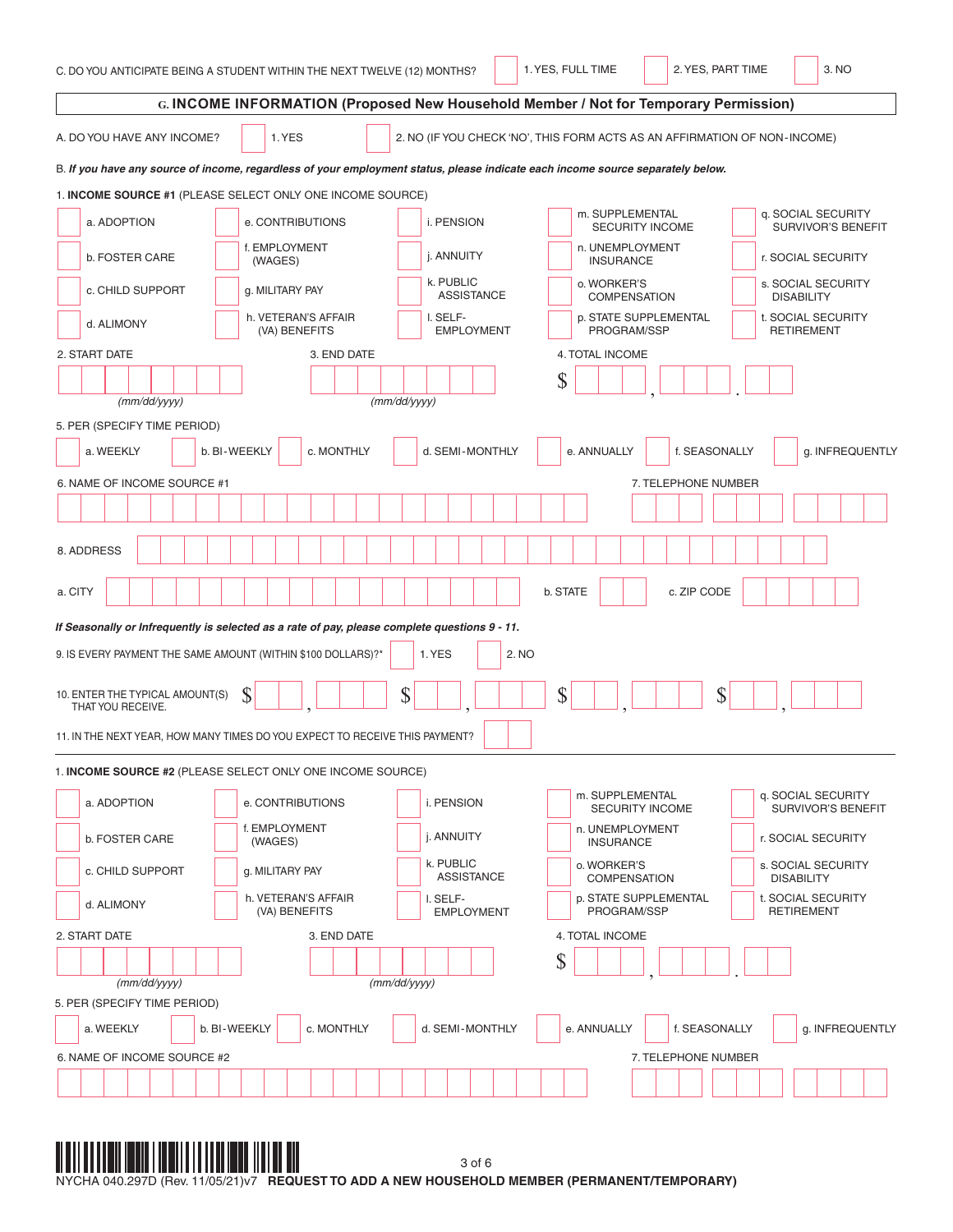| 8. ADDRESS                                                                                                                                                                                                                                                                                        |                                                 |
|---------------------------------------------------------------------------------------------------------------------------------------------------------------------------------------------------------------------------------------------------------------------------------------------------|-------------------------------------------------|
| b. STATE<br>a. CITY                                                                                                                                                                                                                                                                               | c. ZIP CODE                                     |
| If Seasonally or Infrequently is selected as a rate of pay, please complete questions 9 - 11.                                                                                                                                                                                                     |                                                 |
| 9. IS EVERY PAYMENT THE SAME AMOUNT (WITHIN \$100 DOLLARS)?*<br>1. YES<br>2. NO                                                                                                                                                                                                                   |                                                 |
| \$<br>\$<br>S<br>10. ENTER THE TYPICAL AMOUNT(S)<br>THAT YOU RECEIVE.                                                                                                                                                                                                                             | \$                                              |
| 11. IN THE NEXT YEAR, HOW MANY TIMES DO YOU EXPECT TO RECEIVE THIS PAYMENT?                                                                                                                                                                                                                       |                                                 |
| 1. INCOME SOURCE #3 (PLEASE SELECT ONLY ONE INCOME SOURCE)                                                                                                                                                                                                                                        |                                                 |
| m. SUPPLEMENTAL<br>a. ADOPTION<br>e. CONTRIBUTIONS<br>i. PENSION<br><b>SECURITY INCOME</b>                                                                                                                                                                                                        | q. SOCIAL SECURITY<br><b>SURVIVOR'S BENEFIT</b> |
| f. EMPLOYMENT<br>n. UNEMPLOYMENT<br>j. ANNUITY<br><b>b. FOSTER CARE</b><br>(WAGES)<br><b>INSURANCE</b>                                                                                                                                                                                            | r. SOCIAL SECURITY                              |
| k. PUBLIC<br>o. WORKER'S<br>c. CHILD SUPPORT<br>g. MILITARY PAY<br><b>ASSISTANCE</b><br><b>COMPENSATION</b>                                                                                                                                                                                       | s. SOCIAL SECURITY<br><b>DISABILITY</b>         |
| p. STATE SUPPLEMENTAL<br>h. VETERAN'S AFFAIR<br>I. SELF-<br>d. ALIMONY<br>PROGRAM/SSP<br>(VA) BENEFITS<br><b>EMPLOYMENT</b>                                                                                                                                                                       | t. SOCIAL SECURITY<br><b>RETIREMENT</b>         |
| 2. START DATE<br>3. END DATE<br>4. TOTAL INCOME                                                                                                                                                                                                                                                   |                                                 |
| \$                                                                                                                                                                                                                                                                                                |                                                 |
| (mm/dd/yyyy)<br>(mm/dd/yyyy)                                                                                                                                                                                                                                                                      |                                                 |
| 5. PER (SPECIFY TIME PERIOD)<br>c. MONTHLY<br>d. SEMI-MONTHLY<br>e. ANNUALLY<br>a. WEEKLY<br>b. BI-WEEKLY                                                                                                                                                                                         | f. SEASONALLY<br>g. INFREQUENTLY                |
|                                                                                                                                                                                                                                                                                                   |                                                 |
| 6. NAME OF INCOME SOURCE #3                                                                                                                                                                                                                                                                       | 7. TELEPHONE NUMBER                             |
|                                                                                                                                                                                                                                                                                                   |                                                 |
| 8. ADDRESS                                                                                                                                                                                                                                                                                        |                                                 |
| b. STATE<br>a. CITY                                                                                                                                                                                                                                                                               | c. ZIP CODE                                     |
| If Seasonally or Infrequently is selected as a rate of pay, please complete questions 9 - 11.                                                                                                                                                                                                     |                                                 |
| 9. IS EVERY PAYMENT THE SAME AMOUNT (WITHIN \$100 DOLLARS)?*<br>2. NO<br>1. YES                                                                                                                                                                                                                   |                                                 |
| ₼<br>ሰ<br>10. ENTER THE TYPICAL AMOUNT(S)<br>Φ<br>P<br>D<br>THAT YOU RECEIVE.                                                                                                                                                                                                                     | ሱ<br>Φ                                          |
| 11. IN THE NEXT YEAR, HOW MANY TIMES DO YOU EXPECT TO RECEIVE THIS PAYMENT?                                                                                                                                                                                                                       |                                                 |
| H. ASSET INFORMATION (Proposed New Household Member / Not for Temporary Permission)                                                                                                                                                                                                               |                                                 |
| * 3. IF YES, PLEASE ANSWER QUESTION #B AND PROVIDE INFORMATION<br>1. YES $*$<br>2. NO<br>A. DO YOU HAVE ANY ASSETS?<br>ABOUT EACH ASSET SEPARATELY IN THE SECTIONS BELOW.                                                                                                                         |                                                 |
| B. ARE THE NET HOUSEHOLD ASSETS IN EXCESS OF \$5,000?<br>1. YES<br>2. NO                                                                                                                                                                                                                          |                                                 |
| <b>C. CALCULATION OF INCOME FROM ASSETS</b>                                                                                                                                                                                                                                                       |                                                 |
| If the total cash value of the household's assets exceeds \$5,000, the annual income generated from these assets will be determined based on the greater of (1) the<br>actual income from the assets, or (2) the imputed income from the assets. For further explanation please see instructions. |                                                 |
| 1. ASSET #1: (PLEASE SELECT ONLY ONE TYPE OF ASSET)                                                                                                                                                                                                                                               |                                                 |
| a. CHECKING ACCOUNT<br>e. LIFE INSURANCE POLICY (TERM LIFE)                                                                                                                                                                                                                                       | k. BONDS<br>h. STOCKS                           |
| <b>b. SAVINGS ACCOUNT</b><br>f. LIFE INSURANCE POLICY (WHOLE LIFE)                                                                                                                                                                                                                                | i. TRUST FUND                                   |
| g. REAL ESTATE, HOUSE, CO-OP, OR CONDO<br>c. MONEY MARKET FUND/MUTUAL FUND<br>(PROPERTY HELD AS AN INVESTMENT)                                                                                                                                                                                    | j. 401K/IRA/ROTH IRA<br>(RETIREMENT ACCOUNT)    |
| d. OTHER (PLEASE SPECIFY)                                                                                                                                                                                                                                                                         |                                                 |
| 4 of 6                                                                                                                                                                                                                                                                                            |                                                 |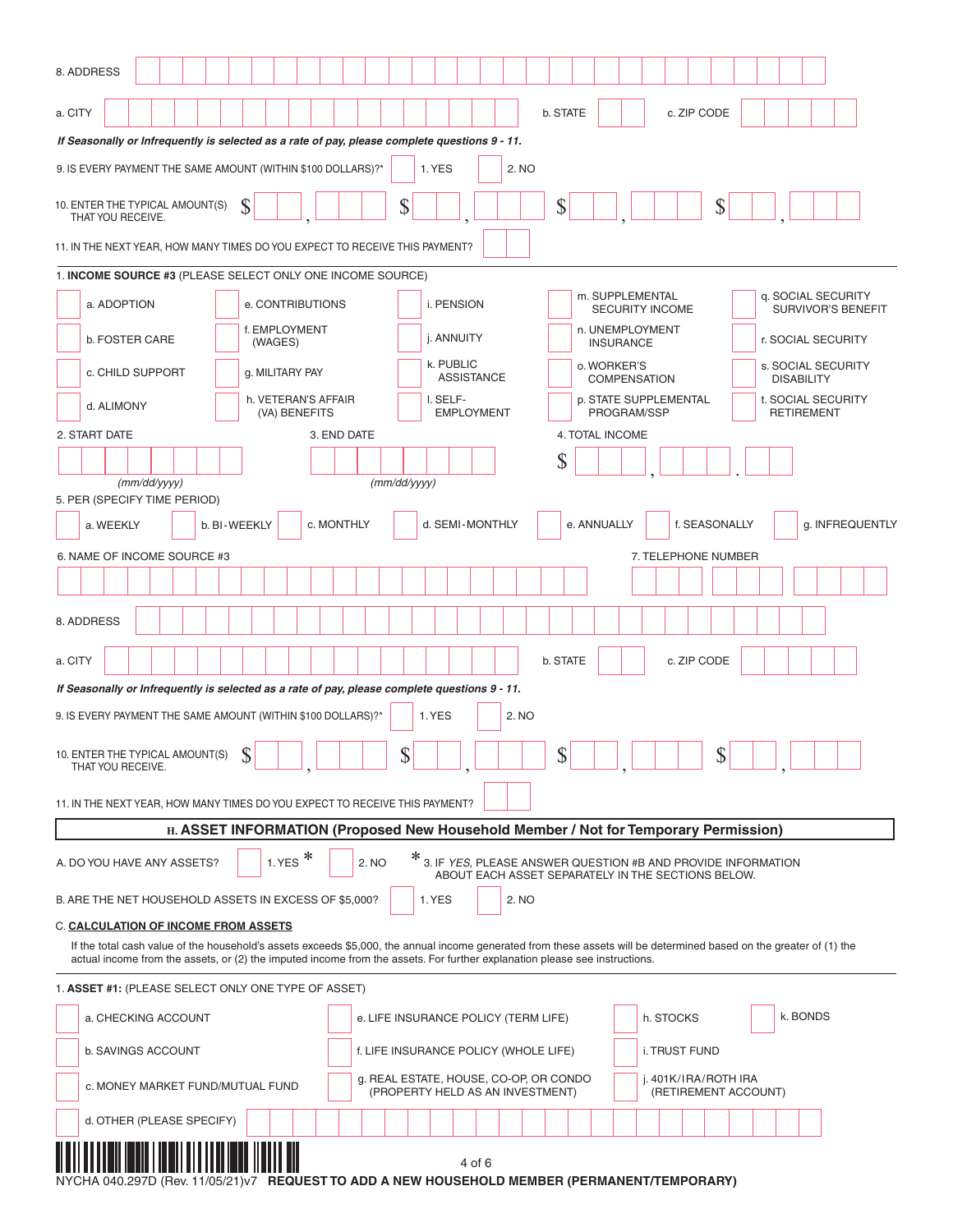| 2. CURRENT VALUE                                                                              | 3. INTEREST RATE (IF APPLICABLE)                                           | 4. INTEREST EARNED FROM ASSETS                                                                                                                                                                                                                                                                                               |
|-----------------------------------------------------------------------------------------------|----------------------------------------------------------------------------|------------------------------------------------------------------------------------------------------------------------------------------------------------------------------------------------------------------------------------------------------------------------------------------------------------------------------|
| \$                                                                                            |                                                                            | S                                                                                                                                                                                                                                                                                                                            |
| 5. NAME OF FINANCIAL INSTITUTION                                                              |                                                                            |                                                                                                                                                                                                                                                                                                                              |
|                                                                                               |                                                                            |                                                                                                                                                                                                                                                                                                                              |
|                                                                                               |                                                                            | 6. If you checked real estate, house, co-op, or condo above, please answer questions number 7 - 13 below, and submit a signed statement for each property that                                                                                                                                                               |
| includes name of the lender, current value, and income, if any, for the past year.            |                                                                            | shows the following information: type of property, address, percent of ownership, date of purchase, original purchase price, amount of existing loans that                                                                                                                                                                   |
| 7. PERCENT (%) OWNED                                                                          | 8. DOES THIS PROPERTY GENERATE INCOME?                                     | 9. PROPERTY INCOME YOU EARNED LAST 12 MONTHS                                                                                                                                                                                                                                                                                 |
| a. YES                                                                                        | \$<br>b. NO                                                                |                                                                                                                                                                                                                                                                                                                              |
|                                                                                               |                                                                            |                                                                                                                                                                                                                                                                                                                              |
| 10. PER (SPECIFY TIME PERIOD)<br>b. BI-WEEKLY<br>a. WEEKLY                                    | c. MONTHLY<br>d. SEMI-MONTHLY                                              | f. SEASONALLY<br>e. ANNUALLY<br>g. INFREQUENTLY                                                                                                                                                                                                                                                                              |
|                                                                                               |                                                                            |                                                                                                                                                                                                                                                                                                                              |
| 11. DO YOU WANT TO REPORT<br>A SALE OF THIS REAL                                              | 12. DATE SOLD<br>(mm/dd/yyyy)                                              | <b>13. CURRENT VALUE</b>                                                                                                                                                                                                                                                                                                     |
| a. YES<br><b>ESTATE OR PROPERTY?</b>                                                          | b. NO                                                                      | \$                                                                                                                                                                                                                                                                                                                           |
| 1. ASSET #2: (PLEASE SELECT ONLY ONE TYPE OF ASSET)                                           |                                                                            |                                                                                                                                                                                                                                                                                                                              |
| a. CHECKING ACCOUNT                                                                           | e. LIFE INSURANCE POLICY (TERM LIFE)                                       | k. BONDS<br>h. STOCKS                                                                                                                                                                                                                                                                                                        |
| <b>b. SAVINGS ACCOUNT</b>                                                                     | f. LIFE INSURANCE POLICY (WHOLE LIFE)                                      | i. TRUST FUND                                                                                                                                                                                                                                                                                                                |
|                                                                                               | g. REAL ESTATE, HOUSE, CO-OP, OR CONDO                                     | j. 401K/IRA/ROTH IRA                                                                                                                                                                                                                                                                                                         |
| c. MONEY MARKET FUND/MUTUAL FUND                                                              | (PROPERTY HELD AS AN INVESTMENT)                                           | (RETIREMENT ACCOUNT)                                                                                                                                                                                                                                                                                                         |
| d. OTHER (PLEASE SPECIFY)                                                                     |                                                                            |                                                                                                                                                                                                                                                                                                                              |
| 2. CURRENT VALUE                                                                              | 3. INTEREST RATE (IF APPLICABLE)                                           | 4. INTEREST EARNED FROM ASSETS                                                                                                                                                                                                                                                                                               |
| \$                                                                                            |                                                                            | \$                                                                                                                                                                                                                                                                                                                           |
|                                                                                               |                                                                            |                                                                                                                                                                                                                                                                                                                              |
| 5. NAME OF FINANCIAL INSTITUTION                                                              |                                                                            |                                                                                                                                                                                                                                                                                                                              |
|                                                                                               |                                                                            |                                                                                                                                                                                                                                                                                                                              |
| includes name of the lender, current value, and income, if any, for the past year.            |                                                                            | 6. If you checked real estate, house, co-op, or condo above, please answer questions number 7 - 13 below, and submit a signed statement for each property that<br>shows the following information: type of property, address, percent of ownership, date of purchase, original purchase price, amount of existing loans that |
| 7. PERCENT (%) OWNED                                                                          | 8. DOES THIS PROPERTY GENERATE INCOME?                                     | 9. PROPERTY INCOME YOU EARNED LAST 12 MONTHS                                                                                                                                                                                                                                                                                 |
| a. YES                                                                                        | \$<br>b. NO                                                                |                                                                                                                                                                                                                                                                                                                              |
| 10. PER (SPECIFY TIME PERIOD)                                                                 |                                                                            |                                                                                                                                                                                                                                                                                                                              |
| b. BI-WEEKLY<br>a. WEEKLY                                                                     | c. MONTHLY<br>d. SEMI-MONTHLY                                              | f. SEASONALLY<br>e. ANNUALLY<br>g. INFREQUENTLY                                                                                                                                                                                                                                                                              |
| 11. DO YOU WANT TO REPORT                                                                     | 12. DATE SOLD<br>(mm/dd/yyyy)                                              | 13. CURRENT VALUE                                                                                                                                                                                                                                                                                                            |
| A SALE OF THIS REAL<br>a. YES<br><b>ESTATE OR PROPERTY?</b>                                   | b. NO                                                                      | \$                                                                                                                                                                                                                                                                                                                           |
|                                                                                               |                                                                            |                                                                                                                                                                                                                                                                                                                              |
| 1. ASSET #3: (PLEASE SELECT ONLY ONE TYPE OF ASSET)                                           |                                                                            |                                                                                                                                                                                                                                                                                                                              |
| a. CHECKING ACCOUNT                                                                           | e. LIFE INSURANCE POLICY (TERM LIFE)                                       | k. BONDS<br>h. STOCKS                                                                                                                                                                                                                                                                                                        |
| b. SAVINGS ACCOUNT                                                                            | f. LIFE INSURANCE POLICY (WHOLE LIFE)                                      | i. TRUST FUND                                                                                                                                                                                                                                                                                                                |
| c. MONEY MARKET FUND/MUTUAL FUND                                                              | g. REAL ESTATE, HOUSE, CO-OP, OR CONDO<br>(PROPERTY HELD AS AN INVESTMENT) | j. 401K/IRA/ROTH IRA<br>(RETIREMENT ACCOUNT)                                                                                                                                                                                                                                                                                 |
| d. OTHER (PLEASE SPECIFY)                                                                     |                                                                            |                                                                                                                                                                                                                                                                                                                              |
| 2. CURRENT VALUE                                                                              | 3. INTEREST RATE (IF APPLICABLE)                                           | 4. INTEREST EARNED FROM ASSETS                                                                                                                                                                                                                                                                                               |
| \$                                                                                            |                                                                            | \$                                                                                                                                                                                                                                                                                                                           |
| NYCHA 040.297D (Rev. 11/05/21) v7 REQUEST TO ADD A NEW HOUSEHOLD MEMBER (PERMANENT/TEMPORARY) | 5 of 6                                                                     |                                                                                                                                                                                                                                                                                                                              |